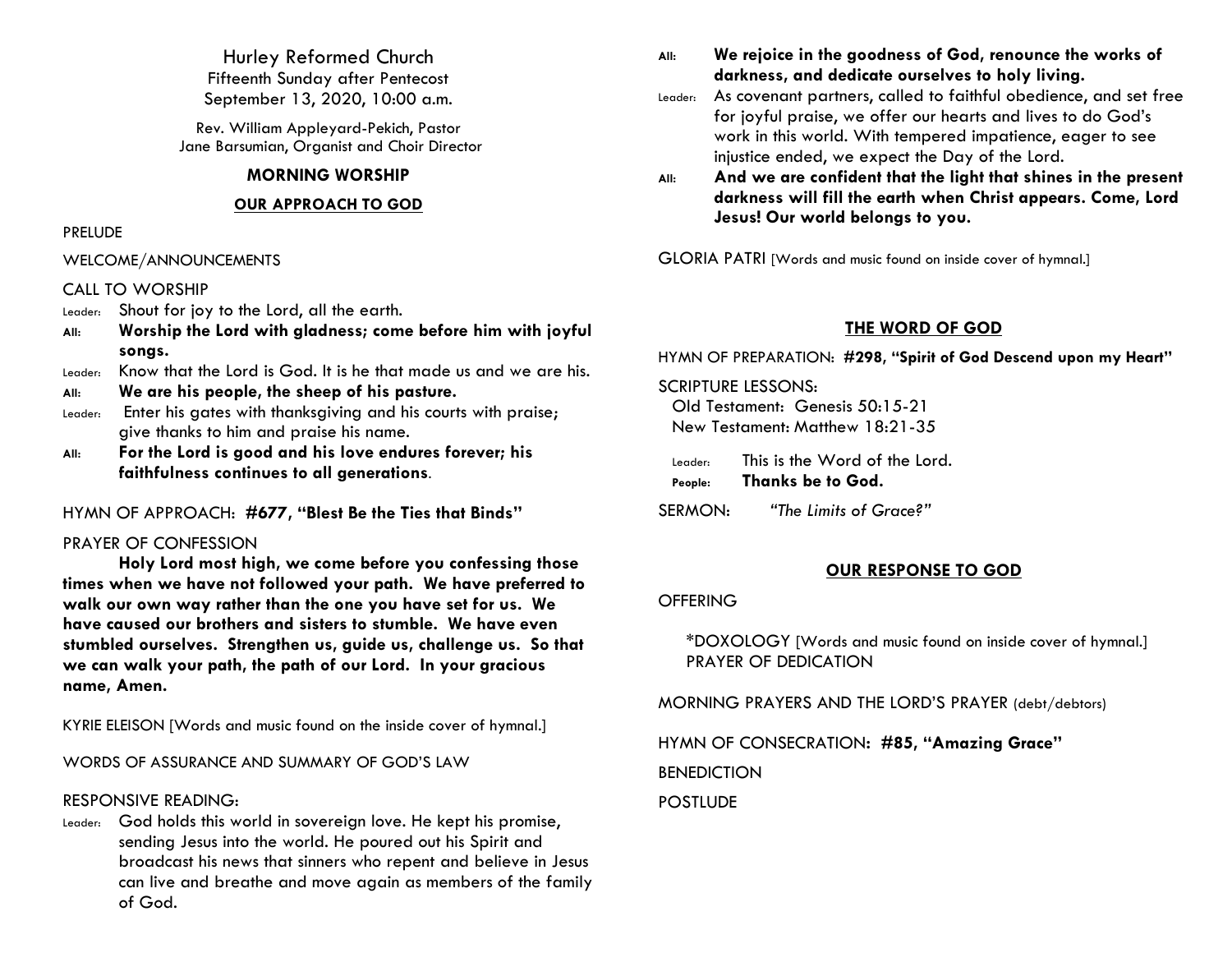#### **Reach out to those who need your support in their day to day needs:**

Deb Zuill is recovering at home after gall bladder surgery; Doug Constant is recuperating at home; Gene Groelle is in rehab at Woodland Ponds; Jim and Sheila Craven are home; Alice Presti has moved to North Carolina nearer her daughter; Bev Roosa is at the Terraces at Brookmeade; MaryLou Vogt is in Hudson Valley Senior Residence; Shirley Ruth is in Mountain Valley Manor; Fred Horvers at TenBroeck; Lori Pinkham in Wingate at Ulster; Anthony DiPietro (son of MaryAnn DiPietro), Marie Dressel; Philip Greer. **Audio recordings** of the weekly sermon are available on our website, HurleyReformedChurch.org.

**Hurley Reformed Church** 11 Main Street, PO Box 328, Hurley NY 12443 845-331-4121 www.HurleyReformedChurch.org

**Staff**

pastor@HurleyReformedChurch.org admin@HurleyReformedChurch.org

Rev. William Appleyard-Pekich Dorothy Draper, Church Secretary hours: TWTF, 9-12

Organist/Choir Director – Jane Barsumian, M.Ed. Treasurer – Arlene Cotich

**Consistory 2020**

**Elders Deacons** Douglas Constant, *Senior Elder*, *Classis Delegate* Linda Clarke-Dido, *Worship* Glenn Decker, *Finance* Christopher Decker, *Information Technology* Sandra Emrich, *Program & Activities* Roberta Falatyn, *Women's Ministries* Sandra Gregory, *Columbarium Liaison* and a second proposed Russell Glass Kathleen Jansen, *Missions* David Kent, *Youth Ministries* James Pirro, *Property & Maintenance* Lisa Longto, *Clerk*

Rev. Charles E. Stickley, *Pastor Emeritus*

**Stickley Gardens Columbarium . . .** A sacred place of beauty and contemplation. (*Located on the south lawn of the church.)* 

The lone candle on the chancel is our Peace Candle. It represents this church's support for the men and women in military service, and our prayer that one day we will live in a world where their sacrifice is no longer needed.



Hurley Reformed Church Hurley, New York

The Rev. William Appleyard-Pekich Minister of Word and Sacrament

## *Welcome*

*May the doors of this church be wide enough to receive all who need human love and fellowship, and a Father's care; and narrow enough to shut out all envy and hate.*

*Enter to Worship Depart to Serve*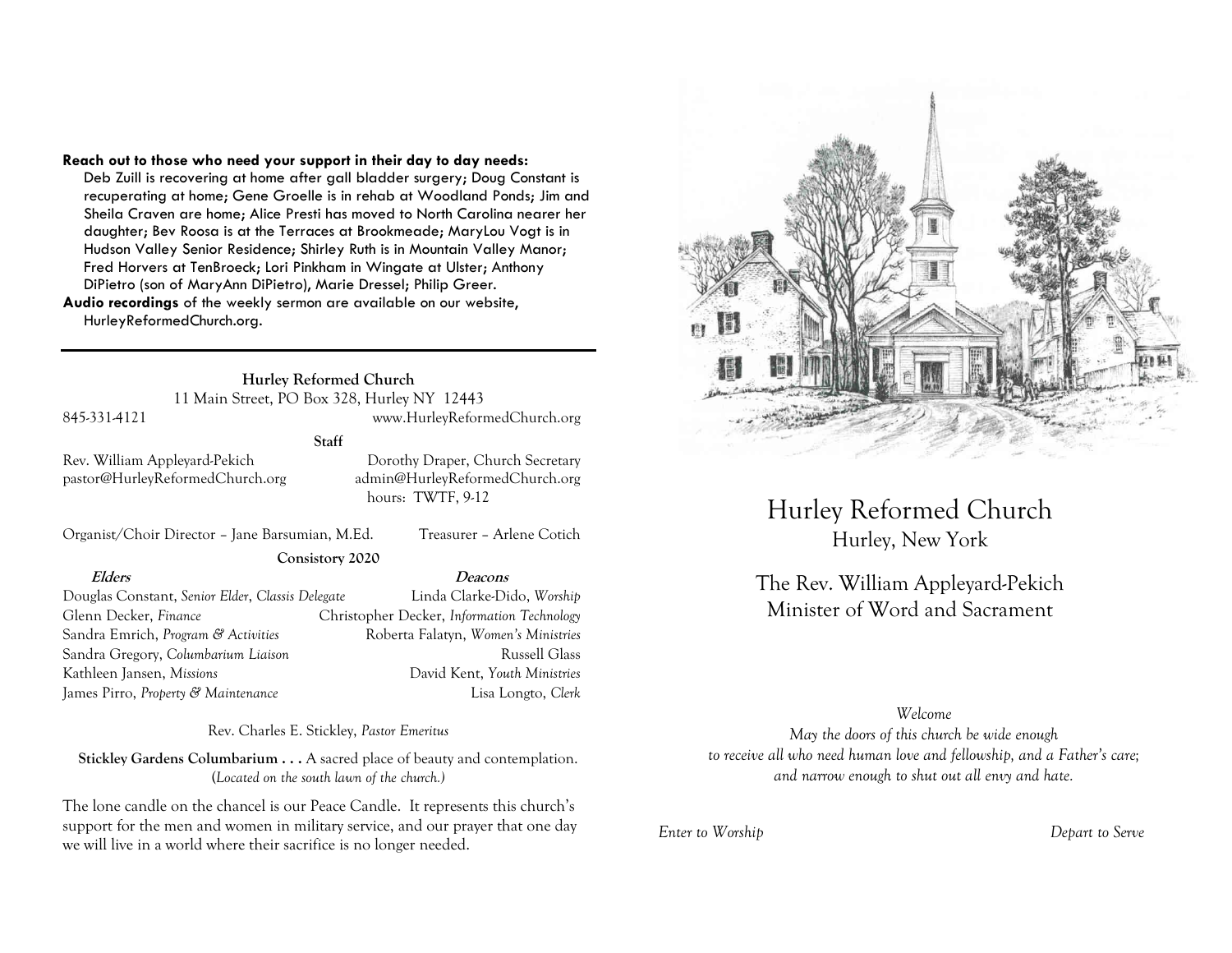# **#677 Blest Be the Tie that Binds**

- 1. Blessed be the tie that binds Our hearts in Christian love; The fellowship of kindred minds Is like that to that above.
- 2. Before our Father's throne We pour our ardent prayers; Our fears, our hopes, our aims are one , Our comforts and our cares.
- 3. We share our mutual woes, Our mutual burdens bear; And often for each other flows The sympathizing tear.
- 4. When we asunder part, It gives us inward pain; But we shall still be joined in heart, And hope to meet again.

# **#298 Spirit of God descend upon my heart**

- 1. Spirit of God, descend upon my heart. Wean it from earth; through all its pulses move. Stoop to my weakness, mighty as Thou art, And make me love Thee as I ought to love.
- 2. Hast Thou not bid us love Thee, God and King? All, all Thine own, soul, heart and strength and mind! I see Thy cross -- there teach my heart to cling. Oh, let me seek Thee, and, oh, let me find!
- 3. Teach me to feel that Thou art always nigh. Teach me the struggles of the soul to bear, To check the rising doubt, the rebel sigh; Teach me the patience of unanswered prayer.
- 4. Teach me to love Thee as Thine angels love, One holy passion filling all my frame; The baptism of the heav'n -descended Dove -- My heart an altar, and Thy love the flame.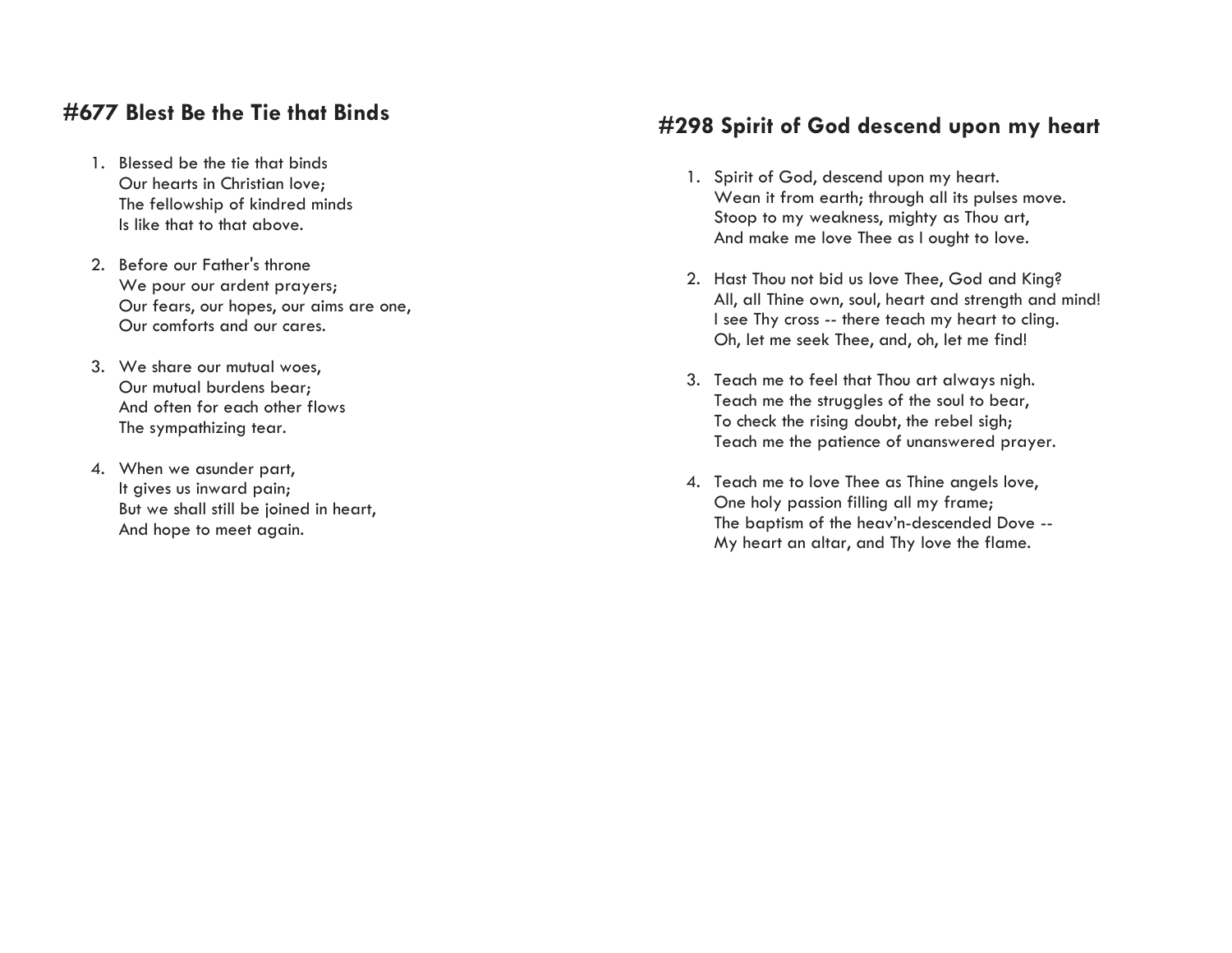# **#85 Amazing Grace**

- 1. Amazing grace! How sweet the sound That saved a wretch like me! I once was lost, but now am found; Was blind, but now I see.
- 2. 'Twas grace that taught my heart to fear, And grace my fears relieved. How precious did that grace appear The hour I first believed.
- 3. The Lord has promised good to me; His Word my hope secures. He will my shield and portion be As long as life endures.
- 4. Through many dangers, toils, and snares I have already come. 'Tis grace hath brought me safe thus far, And grace will lead me home.
- 5. When we've been there ten thousand years, Bright shining as the sun, We've no less days to sing God's praise Than when we'd first begun.

# **ANNOUNCEMENTS FOR September 13, 2020**

**Welcome to Hurley Reformed Church this morning**. Thanks for part of worship this morning. We are happy you responded to Jesus' invitation to be part of his family as it gathers together today to seek that peace which only he can give to our lives. Wave hello to everyone. Say hello to Rev. Bill.

**Ushers assisting in the service are** Glenn Decker and David Kent. **Tune your car radio to 94.9 FM for the service. Please stay in your car and wave your hellos!**

- **Sunday School starts this week!** It will be meeting on Zoom. If you want an invite, contact Aileen Helsley.
- **Rev Bill will be** available for visits (with social distancing protocols). Contact the church to request a visit.
- **Fellowship opportunity?** Are you interested in a church social hangout on Zoom? If you are, **contact the office by email** with your time preference (morning, afternoon, tea time or early evening). This can be a wonderful way to maintain contact with those you have missed seeing.
- **Pecans:** Pre-Orders are going on now for our annual pecans. Please contact Sandy via email **DSKCE12402@aol.com** or call her at **845-687-4006** to place your order. Pecans sold out last year in no time & they will this year as well. Get your order in ASAP as I only ordered so many of Plain, Milk Chocolate, Dark Chocolate & Clusters. The cost this year will be \$12 per bag. Thank you for your support!! – Sandy Emrich
- **LAST CALL: Brooks BBQ:** This will be held on 9/15 **(this Tuesday)** from 4 pm till 6:30 pm. This is a BBQ Chicken dinner for \$14 per meal. This is a drive up & take out event. Please **call Sandy at 845-687-4006** to place your order or email her at **DSKCE12402@aol.com.** Last year we sold 600 meals & we need to go above & beyond that figure. So, please help spread the word. Delivery maybe available if the order is 10 or more dinners. Thank you for your support. – Sandy Emrich

**Spire articles are due by September 22.** 

**Do you have happy news you want to share?** Coffee hour isn't available to us so we are all missing out on opportunities to catch up with each other -- good news or bad. If you have a happening that you want to share with your church family, let the office know. We can/will publish it in the Spire and/or in the bulletin. This can be a vital way to connect with each other.

**The mission of the month** for September is Hospice.